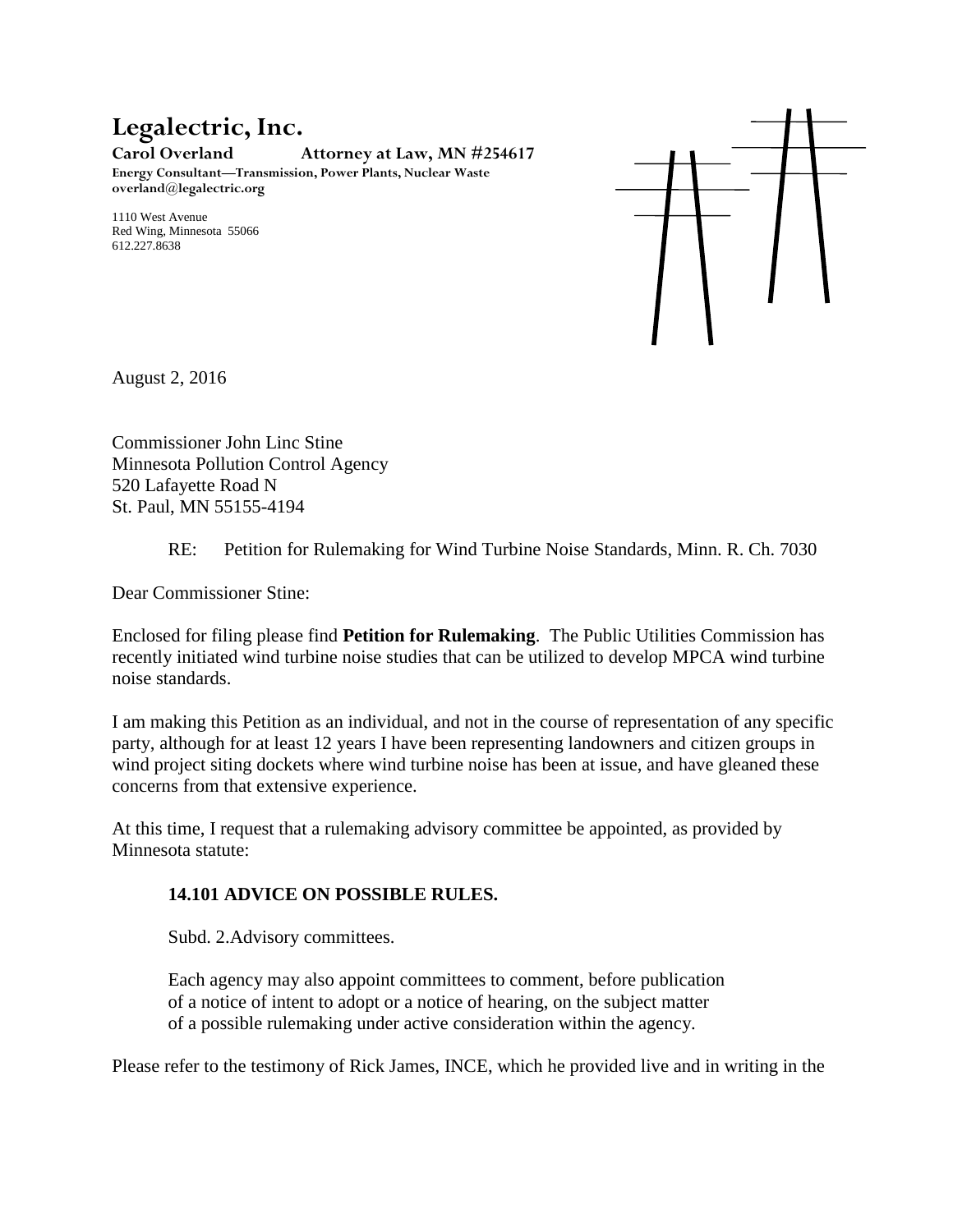Goodhue Wind Project docket (PUC Docket  $08-1233$ ).<sup>1</sup> This testimony explains why the MPCA's noise standards are not applicable to wind projects, and why wind turbine specific noise standards are needed.

It is my understanding that you've also had the opportunity to meet with concerned citizens who have raised these issues at the Public Utilities Commission while participating in various siting dockets, including some who live within a project and are suffering from wind turbine noise. A docket was initiated seven years ago by the Minnesota Department of Public Health (PUC Docket 09-845) based on the DoH report, "Public Health Impacts of Wind Turbines," but the Commission has taken no action regarding that report. Please note that wind turbines are inexplicably exempted from environmental review under Minn. Stat. Ch. 216F and associated Minn. R. Ch. 7854.

If you have any questions or require anything further, please let me know.

Very truly yours,

wolf Overland

Carol A. Overland Attorney at Law

| $\mathbf{1}$       |               |         |   |           |                                     |                                                                          |            |
|--------------------|---------------|---------|---|-----------|-------------------------------------|--------------------------------------------------------------------------|------------|
| 20107-<br>52680-09 | <b>PUBLIC</b> | 08-1233 | П | WS        | <b>GOODHUE</b><br>WIND TRUTH        | <b>TESTIMONY--EXHIBIT RJ 14</b>                                          | 07/19/2010 |
| 20107-<br>52680-13 | <b>PUBLIC</b> | 08-1233 | г | WS        | <b>GOODHUE</b><br>WIND TRUTH        | <b>TESTIMONY--EXHIBITS RJ 6-7</b>                                        | 07/19/2010 |
| 20107-<br>52680-03 | <b>PUBLIC</b> | 08-1233 | г | WS        | <b>GOODHUE</b><br><b>WIND TRUTH</b> | <b>TESTIMONY--EXHIBITS RJ 16</b><br><b>TO 23</b>                         | 07/19/2010 |
| 20107-<br>52680-07 | <b>PUBLIC</b> | 08-1233 | г | WS        | <b>GOODHUE</b><br><b>WIND TRUTH</b> | <b>TESTIMONY--EXHIBIT RJ 11</b>                                          | 07/19/2010 |
| 20107-<br>52680-01 | <b>PUBLIC</b> | 08-1233 | п | WS        | <b>GOODHUE</b><br>WIND TRUTH        | <b>TESTIMONY--DIRECT</b><br>TESTIMONY OF RICHARD R<br><b>JAMES INCE</b>  | 07/19/2010 |
| 20107-<br>52680-15 | <b>PUBLIC</b> | 08-1233 | г | WS        | <b>GOODHUE</b><br>WIND TRUTH        | <b>TESTIMONY--EXHIBITS RJ 1-5</b>                                        | 07/19/2010 |
| 20107-<br>52680-05 | <b>PUBLIC</b> | 08-1233 | г | <b>WS</b> | <b>GOODHUE</b><br>WIND TRUTH        | <b>TESTIMONY--EXHIBITS RJ 8</b><br><b>TO 14</b>                          | 07/19/2010 |
| 20107-<br>52680-11 | <b>PUBLIC</b> | 08-1233 | г | WS        | <b>GOODHUE</b><br>WIND TRUTH        | <b>TESTIMONY--EXHIBIT RJ 15</b>                                          | 07/19/2010 |
| 20108-<br>53310-09 | <b>PUBLIC</b> | 08-1233 | п | <b>WS</b> | <b>GOODHUE</b><br><b>WIND TRUTH</b> | COMMENTS--PROPOSED<br><b>SOUND STANDARDS</b>                             | 08/06/2010 |
| 20108-<br>53310-07 | <b>PUBLIC</b> | 08-1233 | П | WS        | <b>GOODHUE</b><br>WIND TRUTH        | COMMENTS--RJ-16 - PHILLIPS<br><b>REFUTATION OF CMOH</b><br><b>REPORT</b> | 08/06/2010 |
| 20108-<br>53310-05 | <b>PUBLIC</b> | 08-1233 | г | <b>WS</b> | <b>GOODHUE</b><br>WIND TRUTH        | COMMENTS--- ADDITIONAL<br><b>TESTIMONY OF RICK JAMES</b>                 | 08/06/2010 |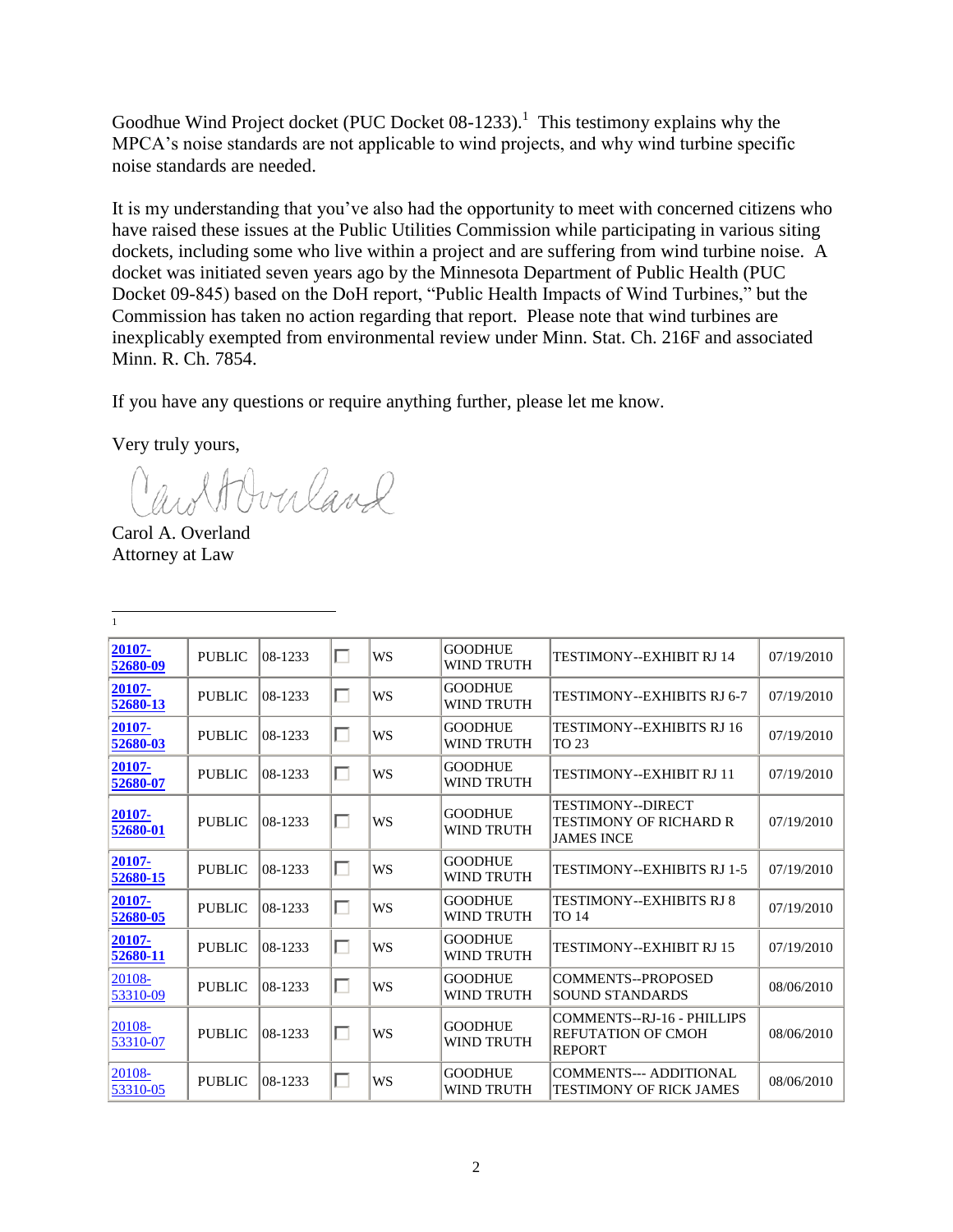#### **PETITION FOR RULEMAKING**

### **TO THE**

#### **MINNESOTA POLLUTION CONTROL AGENCY**

**Name:** Carol A. Overland

#### **Group Represented or Title:** Petition made as an individual

**Address:** Legalectric, 1110 West Avenue, Red Wing, MN 55066

I request that the Minnesota Pollution Control Agency amend Minnesota Rules Chapter 7030 by adopting a new rule section, i.e., Minn. R. 7030.2000, et seq., regarding Noise Pollution Control setting standards for regulating wind turbine noise.

The need or reasons for the wind turbine noise rulemaking are detailed in the testimony of Rick James, INCE, at the Goodhue Wind public hearing and written testimony, attached, with specific issues to be addressed including, but not limited to the following specific concerns:

- 1. MPCA Noise Standards are not applicable to wind turbine noise. Public Utilities Commission has acknowledged this and has begun studies of wind noise.
- 2. There is no basis or supporting data to show that L50 is acceptable for night time noise, and there is no basis or supporting data to show any acceptable level for infrasound.
- 3. Modeling assumptions for noise perception is inappropriate for rural areas, where a quiet bedroom at night is 20dB in summertime.
- 4. Data shows that 40 dB is the point at which adverse health effects start to occur.
- 5. Cadna-A model software, often used for modeling wind turbine noise, was designed for modeling traffic noise, and is not appropriate for wind turbine noise.
- 6. Modeling based on ISO 9613.2 standards is not appropriate for wind turbine noise as it excludes any noise sources more than 30 meters above the ground.
- 7. ISO 9613.2 has known errors or tolerances for distances beyond 1,000 feet and many "receptors" are at a distance greater than 1,000 feet.
- 8. A 3dB tolerance at this distance is often added in, and a 3dB difference is a doubling in sound levels. The tolerance range should be more narrow.
- 9. Turbine manufactures often allows a 2dB tolerance variable which is not identified or disclosed in modeling results.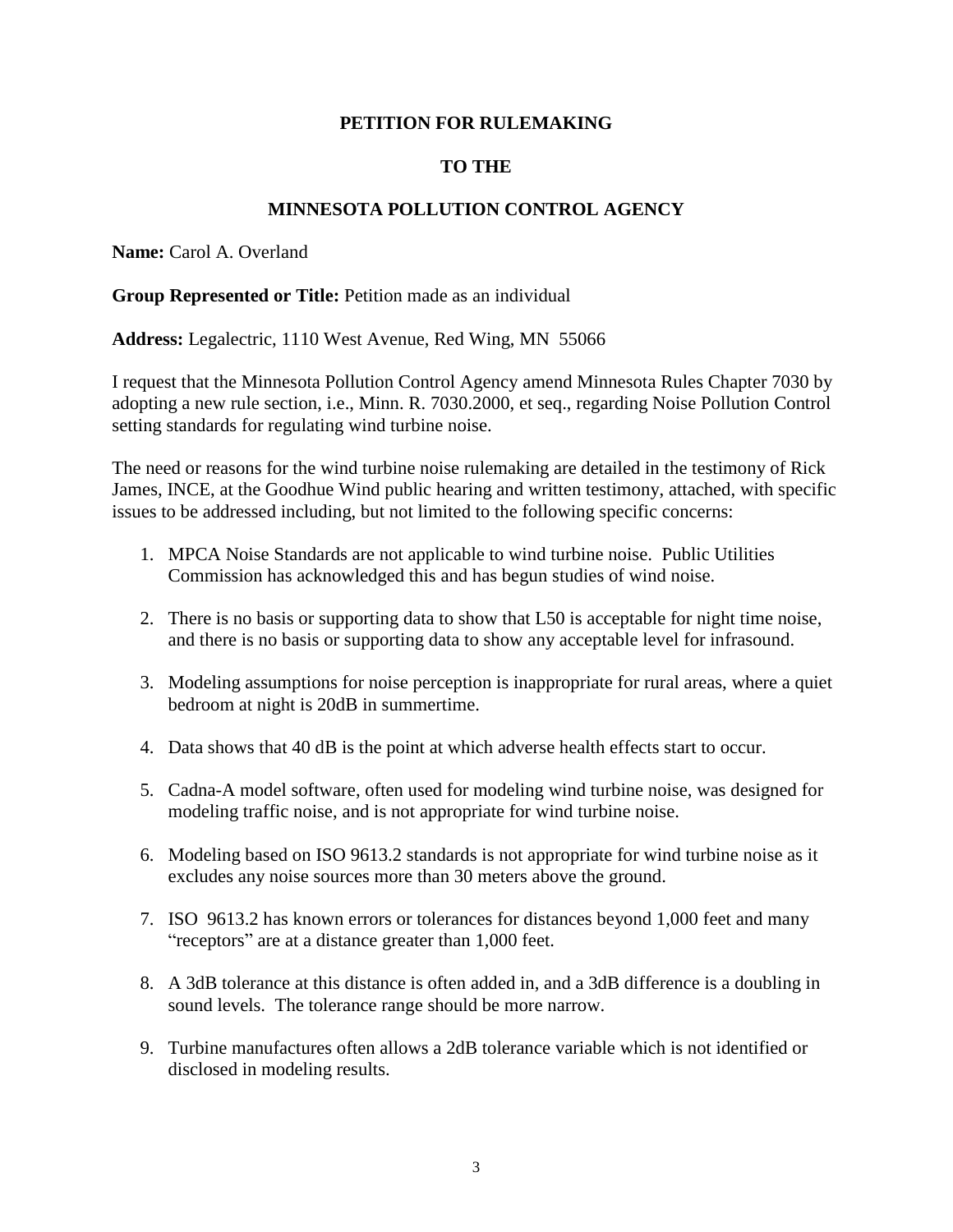- 10. Wind turbine noise must address turbulent weather conditions, where sound levels can be 10-15dB higher than "normal."
- 11. Consideration of the above issues in modeling means that a 43dBA estimate, adding in known tolerances (arguably 5dbA) and adding for weather conditions (arguably 10- 15dbA) to noise model estimates, results in levels of 58dbA-63dbA. These levels have been confirmed in after construction and during operation of wind turbines.
- 12. Wind turbine modeling should not be modeled presuming area as flat and using the turbine as the "point source." Such models do not include topography of the land.
- 13. Because a NASA study which identifies **low frequency noise** from wind turbines, and found that it does not propagate spherically, but instead cylindrically, point source modeling for wind turbines is inappropriate, and modeling must be designed to address this characteristic.
- 14. In the case of wind turbine noise, low frequency noise must be identified and regulated, which, as PUC noted, is different than the regulation found in Minn. R. 7030.
- 15. Wind turbine noise standards must also address ground absorption, in varying conditions, where a model such as that for AWA Goodhue Wind used assumption of .7 for ground absorption of sound, where frozen ground the assumption should be "0", which would raise levels another 2-3 dBA, doubling the expected sound levels.

This new rule will require testing, review of modeling, and consulting with experts to draft rule language to address these concerns.

**Proposed language** – Proposed language should be formatted based on existing noise rules, as below, and expanded to incorporate the specifics, to be based on sound studies and testimony.

7030.0020 DEFINITIONS

(new) **C Weighted.** "C Weighted" means…

(new) **Infrasound.** Infrasound means

[7030.2020](https://www.revisor.mn.gov/rules/?id=7030.0020) DEFINITIONS. [7030.2030](https://www.revisor.mn.gov/rules/?id=7030.0030) NOISE CONTROL REQUIREMENT. [7030.2040](https://www.revisor.mn.gov/rules/?id=7030.0040) NOISE STANDARDS. [7030.2050](https://www.revisor.mn.gov/rules/?id=7030.0050) NOISE AREA CLASSIFICATION. [7030.2060](https://www.revisor.mn.gov/rules/?id=7030.0060) MEASUREMENT METHODOLOGY. [7030.2070](https://www.revisor.mn.gov/rules/?id=7030.0070) SOUND ATTENUATION MEASUREMENT METHODOLOGY. [7030.2080](https://www.revisor.mn.gov/rules/?id=7030.0080) VARIANCE.